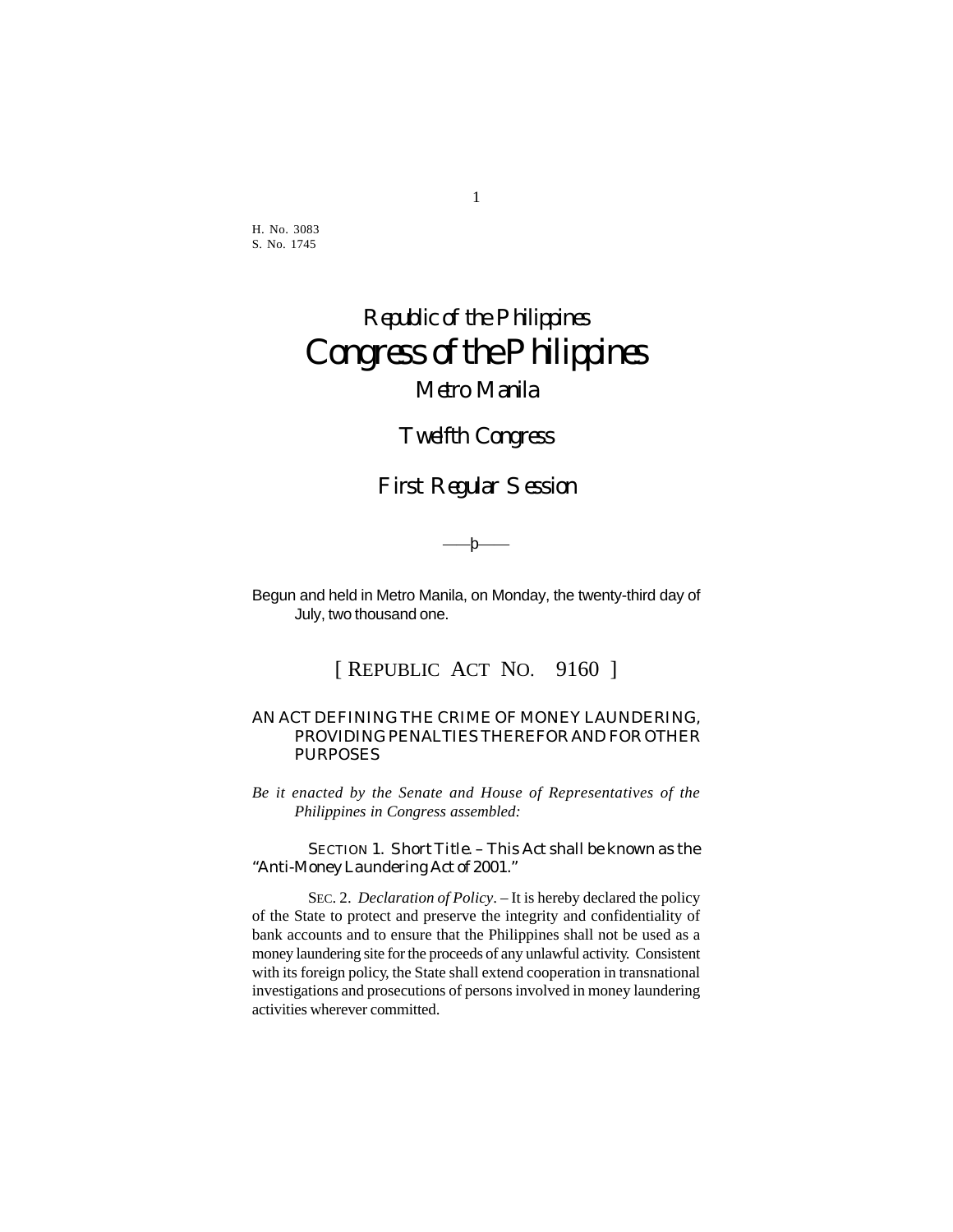SEC. 3. *Definitions*. – For purposes of this Act, the following terms are hereby defined as follows:

(a) "Covered institution" refers to:

(1) banks, non-banks, quasi-banks, trust entities, and all other institutions and their subsidiaries and affiliates supervised or regulated by the Bangko Sentral ng Pilipinas (BSP);

(2) insurance companies and all other institutions supervised or regulated by the Insurance Commission; and

(3) (i) securities dealers, brokers, salesmen, investment houses and other similar entities managing securities or rendering services as investment agent, advisor, or consultant, (ii) mutual funds, close-end investment companies, common trust funds, pre-need companies and other similar entities, (iii) foreign exchange corporations, money changers, money payment, remittance, and transfer companies and other similar entities, and (iv) other entities administering or otherwise dealing in currency, commodities or financial derivatives based thereon, valuable objects, cash substitutes and other similar monetary instruments or property supervised or regulated by Securities and Exchange Commission.

(b) "Covered transaction" is a single, series, or combination of transactions involving a total amount in excess of Four million Philippine pesos (Php4,000,000.00) or an equivalent amount in foreign currency based on the prevailing exchange rate within five (5) consecutive banking days except those between a covered institution and a person who, at the time of the transaction was a properly identified client and the amount is commensurate with the business or financial capacity of the client; or those with an underlying legal or trade obligation, purpose, origin or economic justification.

It likewise refers to a single, series or combination or pattern of unusually large and complex transactions in excess of Four million Philippine pesos (Php4,000,000.00) especially cash deposits and investments having no credible purpose or origin, underlying trade obligation or contract.

(c) "Monetary instrument" refers to:

(1) coins or currency of legal tender of the Philippines, or of any other country;

(2) drafts, checks and notes;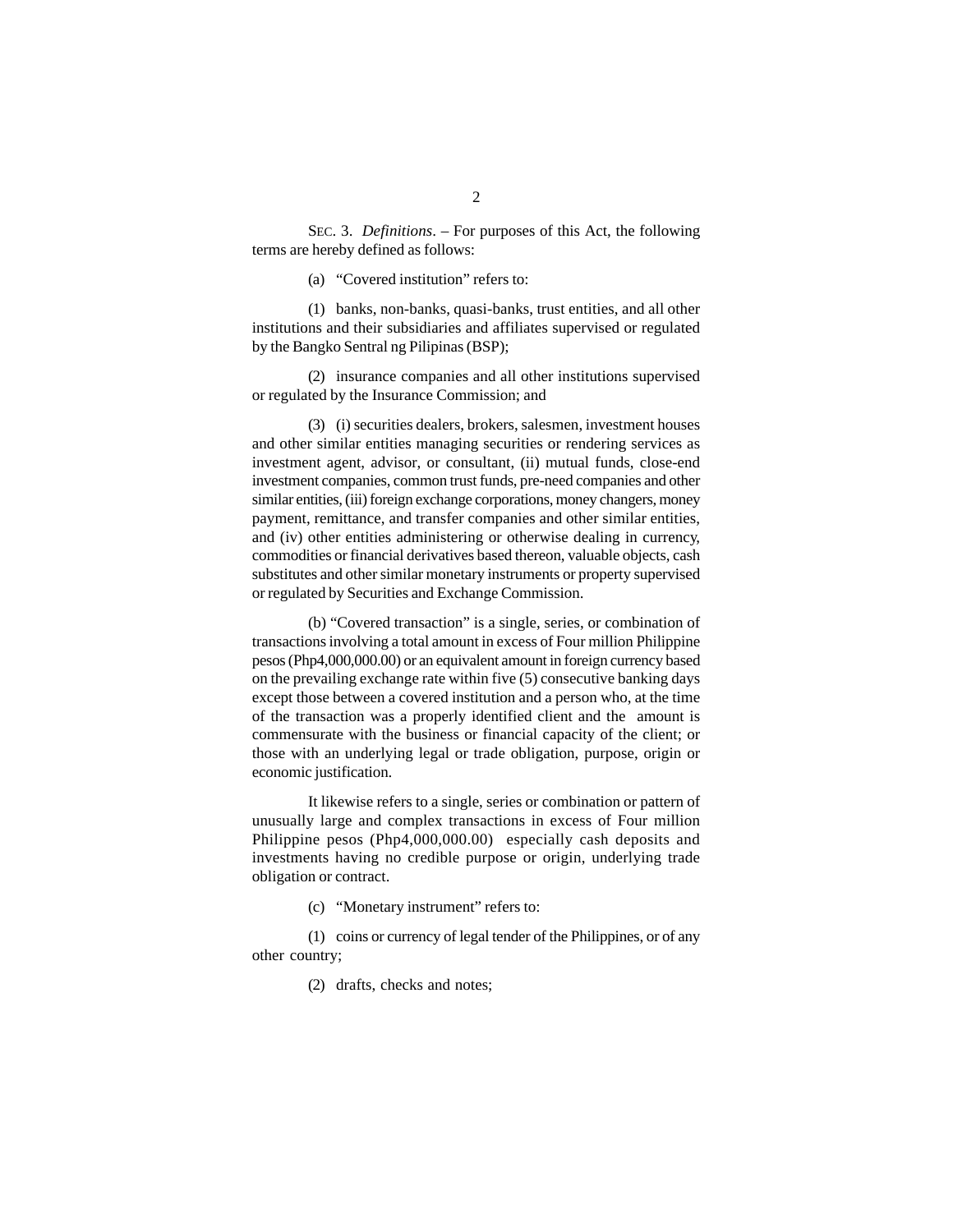(3) securities or negotiable instruments, bonds, commercial papers, deposit certificates, trust certificates, custodial receipts or deposit substitute instruments, trading orders, transaction tickets and confirmations of sale or investments and money market instruments; and

(4) other similar instruments where title thereto passes to another by endorsement, assignment or delivery.

(d) "Offender" refers to any person who commits a money laundering offense.

(e) "Person" refers to any natural or juridical person.

(f) "Proceeds" refers to an amount derived or realized from an unlawful activity.

(g) "Supervising Authority" refers to the appropriate supervisory or regulatory agency, department or office supervising or regulating the covered institutions enumerated in Section 3(a).

(h) "Transaction" refers to any act establishing any right or obligation or giving rise to any contractual or legal relationship between the parties thereto. It also includes any movement of funds by any means with a covered institution.

(i) "Unlawful activity" refers to any act or omission or series or combination thereof involving or having relation to the following:

(1) Kidnapping for ransom under Article 267 of Act No. 3815, otherwise known as the Revised Penal Code, as amended;

(2) Sections 3, 4, 5, 7, 8 and 9 of Article Two of Republic Act No. 6425, as amended, otherwise known as the Dangerous Drugs Act of 1972;

(3) Section 3 paragraphs B, C, E, G, H and I of Republic Act No. 3019, as amended; otherwise known as the Anti-Graft and Corrupt Practices Act;

(4) Plunder under Republic Act No. 7080, as amended;

(5) Robbery and extortion under Articles 294, 295, 296, 299, 300, 301 and 302 of the Revised Penal Code, as amended;

(6) Jueteng and Masiao punished as illegal gambling under Presidential Decree No. 1602;

(7) Piracy on the high seas under the Revised Penal Code, as amended and Presidential Decree No. 532;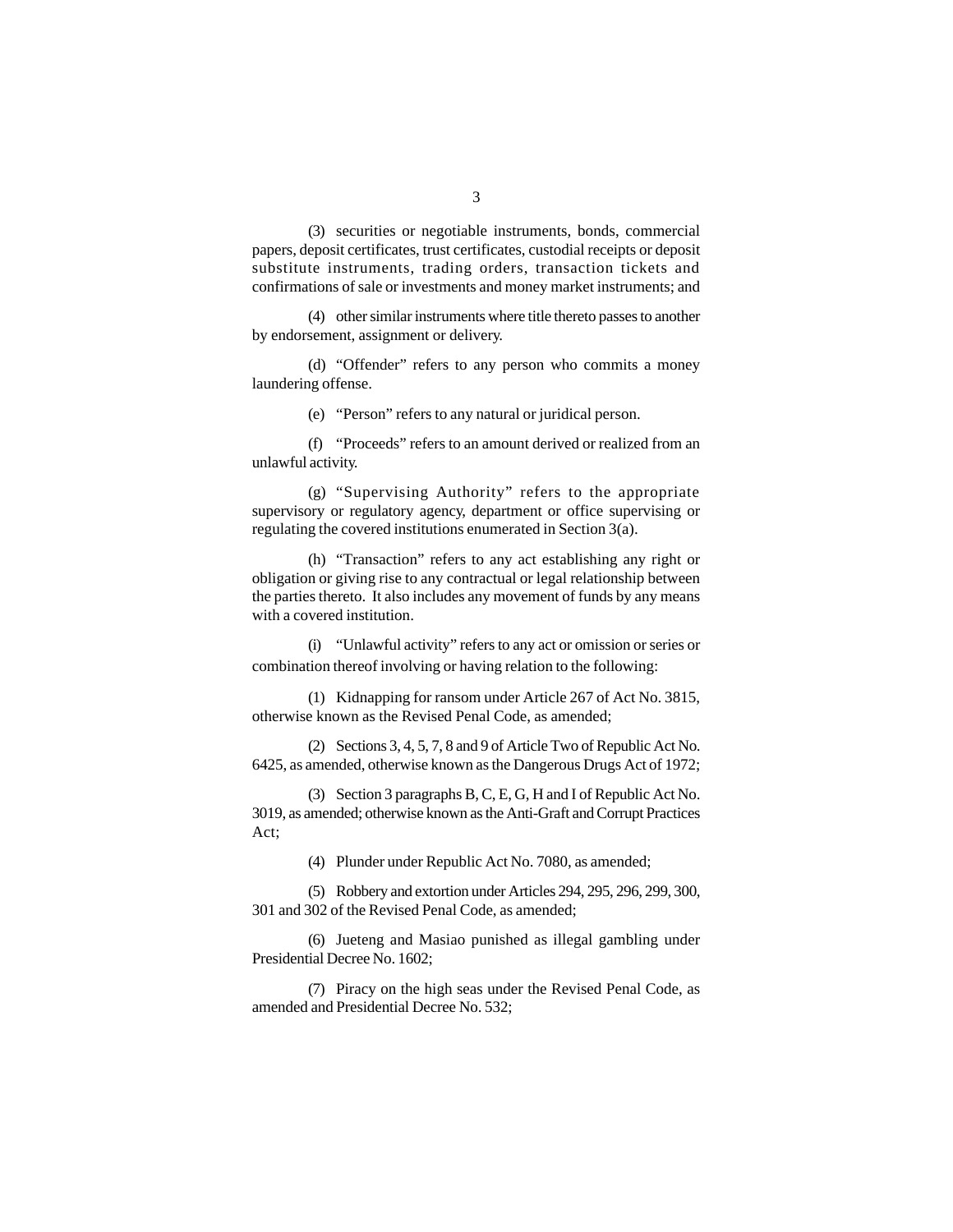(8) Qualified theft under Article 310 of the Revised Penal Code, as amended;

(9) Swindling under Article 315 of the Revised Penal Code, as amended;

(10) Smuggling under Republic Act Nos. 455 and 1937;

(11) Violations under Republic Act No. 8792, otherwise known as the Electronic Commerce Act of 2000;

(12) Hijacking and other violations under Republic Act No. 6235; destructive arson and murder, as defined under the Revised Penal Code, as amended, including those perpetrated by terrorists against noncombatant persons and similar targets;

(13) Fraudulent practices and other violations under Republic Act No. 8799, otherwise known as the Securities Regulation Code of 2000;

(14) Felonies or offenses of a similar nature that are punishable under the penal laws of other countries.

SEC. 4. *Money Laundering Offense*. – Money laundering is a crime whereby the proceeds of an unlawful activity are transacted, thereby making them appear to have originated from legitimate sources. It is committed by the following:

(a) Any person knowing that any monetary instrument or property represents, involves, or relates to, the proceeds of any unlawful activity, transacts or attempts to transact said monetary instrument or property.

(b) Any person knowing that any monetary instrument or property involves the proceeds of any unlawful activity, performs or fails to perform any act as a result of which he facilitates the offense of money laundering referred to in paragraph (a) above.

(c) Any person knowing that any monetary instrument or property is required under this Act to be disclosed and filed with the Anti-Money Laundering Council (AMLC), fails to do so.

SEC. 5. *Jurisdiction of Money Laundering Cases*. – The regional trial courts shall have jurisdiction to try all cases on money laundering. Those committed by public officers and private persons who are in conspiracy with such public officers shall be under the jurisdiction of the Sandiganbayan.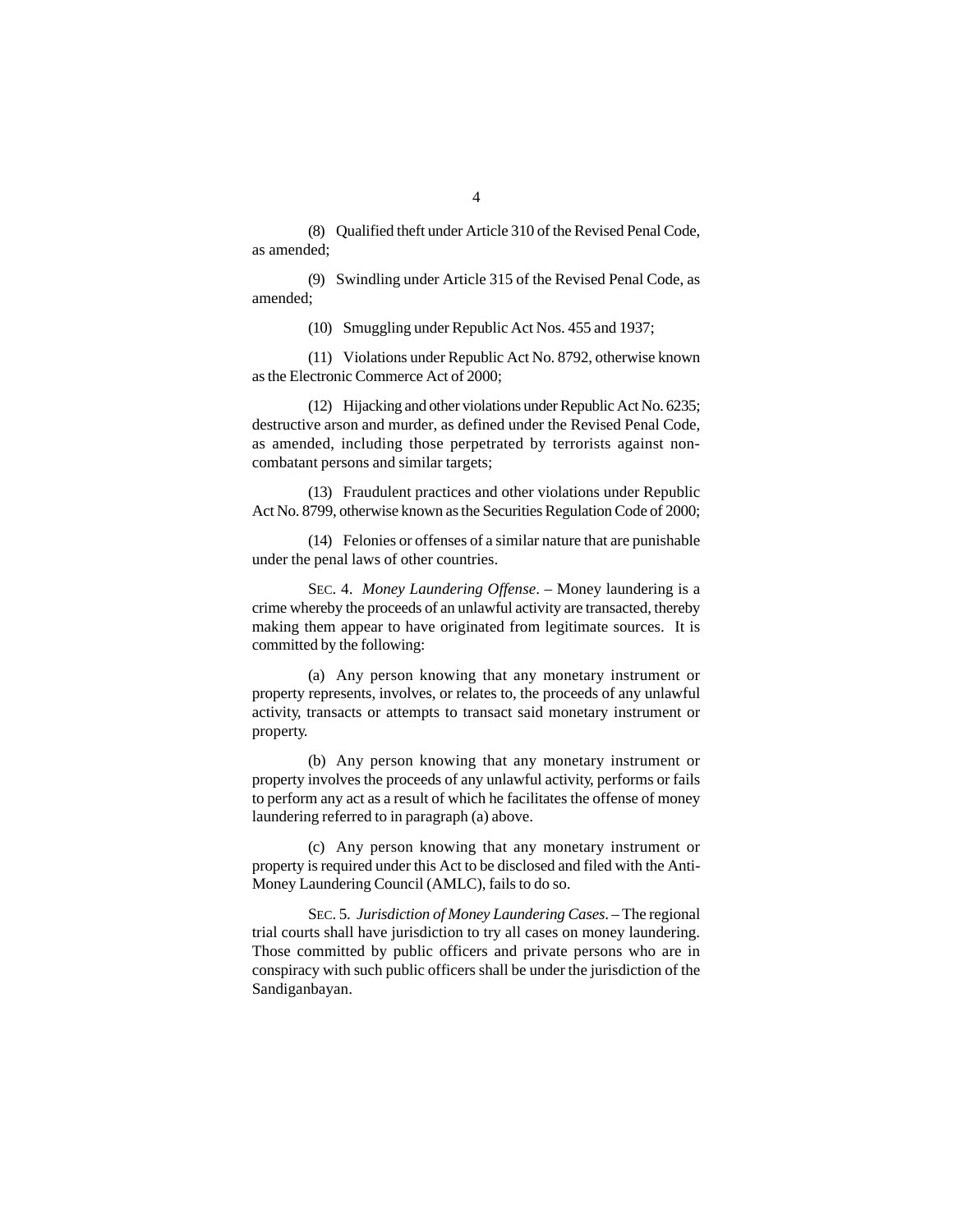## SEC. 6. *Prosecution of Money Laundering*. –

(a) Any person may be charged with and convicted of both the offense of money laundering and the unlawful activity as herein defined.

(b) Any proceeding relating to the unlawful activity shall be given precedence over the prosecution of any offense or violation under this Act without prejudice to the freezing and other remedies provided.

SEC. 7. *Creation of Anti-Money Laundering Council (AMLC)*. – The Anti-Money Laundering Council is hereby created and shall be composed of the Governor of the Bangko Sentral ng Pilipinas as chairman, the Commissioner of the Insurance Commission and the Chairman of the Securities and Exchange Commission as members. The AMLC shall act unanimously in the discharge of its functions as defined hereunder:

(1) to require and receive covered transaction reports from covered institutions;

(2) to issue orders addressed to the appropriate Supervising Authority or the covered institution to determine the true identity of the owner of any monetary instrument or property subject of a covered transaction report or request for assistance from a foreign State, or believed by the Council, on the basis of substantial evidence, to be, in whole or in part, wherever located, representing, involving, or related to, directly or indirectly, in any manner or by any means, the proceeds of an unlawful activity;

(3) to institute civil forfeiture proceedings and all other remedial proceedings through the Office of the Solicitor General;

(4) to cause the filing of complaints with the Department of Justice or the Ombudsman for the prosecution of money laundering offenses;

(5) to initiate investigations of covered transactions, money laundering activities and other violations of this Act;

(6) to freeze any monetary instrument or property alleged to be proceeds of any unlawful activity;

(7) to implement such measures as may be necessary and justified under this Act to counteract money laundering;

(8) to receive and take action in respect of, any request from foreign states for assistance in their own anti-money laundering operations provided in this Act;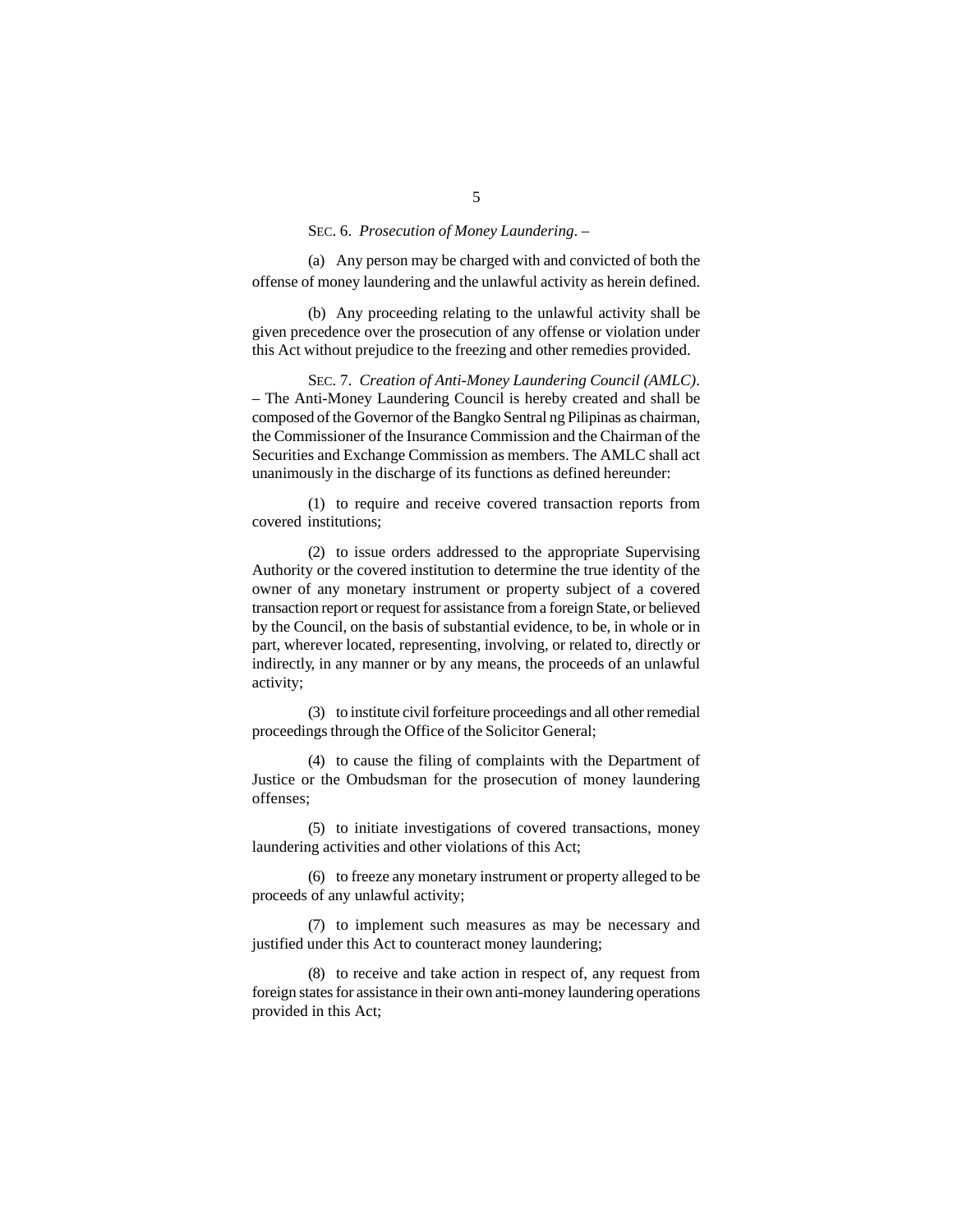(9) to develop educational programs on the pernicious effects of money laundering, the methods and techniques used in money laundering, the viable means of preventing money laundering and the effective ways of prosecuting and punishing offenders; and

(10) to enlist the assistance of any branch, department, bureau, office, agency or instrumentality of the government, including governmentowned and -controlled corporations, in undertaking any and all anti-money laundering operations, which may include the use of its personnel, facilities and resources for the more resolute prevention, detection and investigation of money laundering offenses and prosecution of offenders.

SEC. 8. *Creation of a Secretariat*. – The AMLC is hereby authorized to establish a secretariat to be headed by an Executive Director who shall be appointed by the Council for a term of five (5) years. He must be a member of the Philippine Bar, at least thirty-five (35) years of age and of good moral character, unquestionable integrity and known probity. All members of the Secretariat must have served for at least five (5) years either in the Insurance Commission, the Securities and Exchange Commission or the Bangko Sentral ng Pilipinas (BSP) and shall hold fulltime permanent positions within the BSP.

SEC. 9. *Prevention of Money Laundering; Customer Identification Requirements and Record Keeping*. – (a) Customer Identification. - Covered institutions shall establish and record the true identity of its clients based on official documents. They shall maintain a system of verifying the true identity of their clients and, in case of corporate clients, require a system of verifying their legal existence and organizational structure, as well as the authority and identification of all persons purporting to act on their behalf.

The provisions of existing laws to the contrary notwithstanding, anonymous accounts, accounts under fictitious names, and all other similar accounts shall be absolutely prohibited. Peso and foreign currency nonchecking numbered accounts shall be allowed. The BSP may conduct annual testing solely limited to the determination of the existence and true identity of the owners of such accounts.

(b) Record Keeping. - All records of all transactions of covered institutions shall be maintained and safely stored for five (5) years from the dates of transactions. With respect to closed accounts, the records on customer identification, account files and business correspondence, shall be preserved and safely stored for at least five (5) years from the dates when they were closed.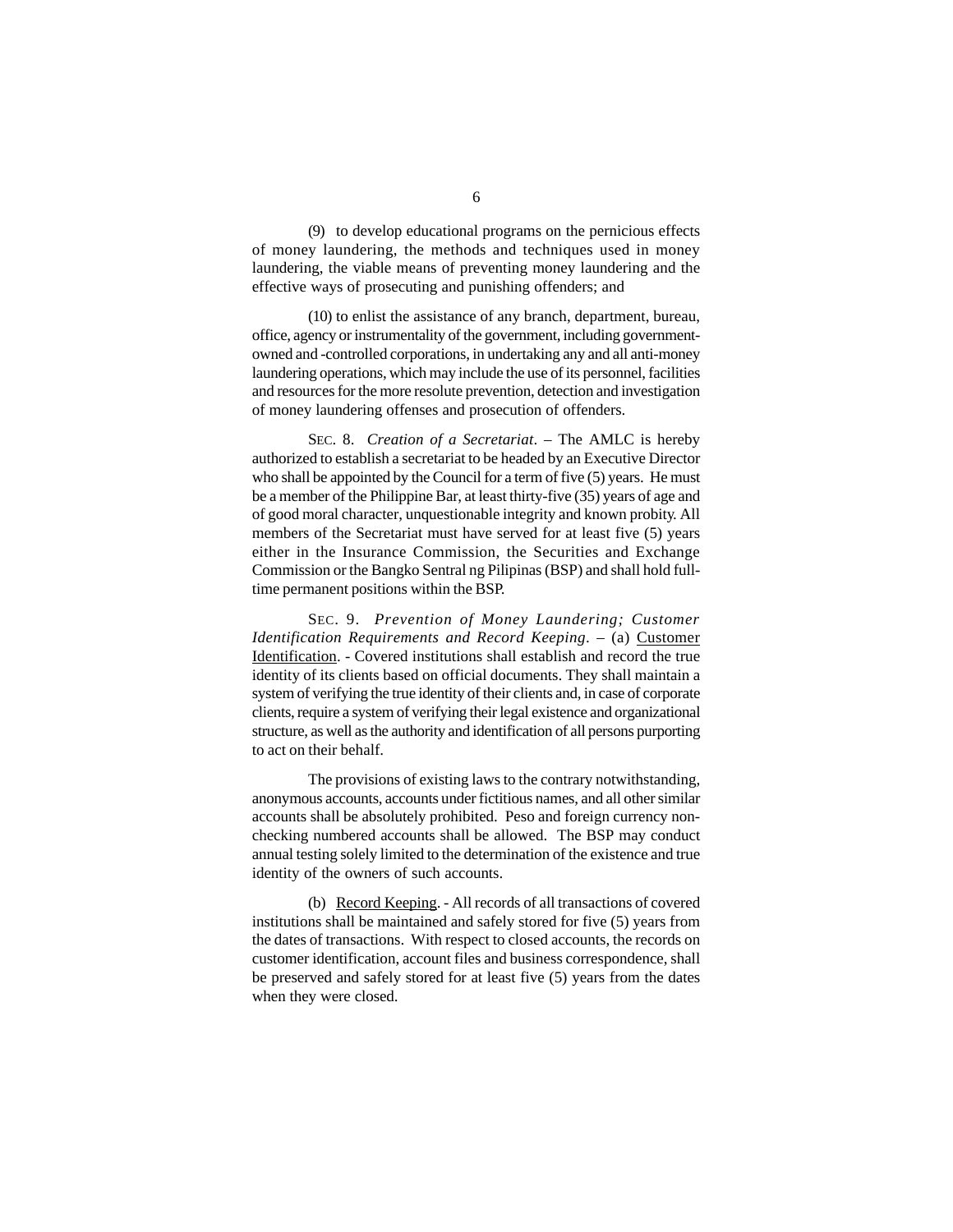(c) Reporting of Covered Transactions. - Covered institutions shall report to the AMLC all covered transactions within five (5) working days from occurrence thereof, unless the Supervising Authority concerned prescribes a longer period not exceeding ten (10) working days.

When reporting covered transactions to the AMLC, covered institutions and their officers, employees, representatives, agents, advisors, consultants or associates shall not be deemed to have violated Republic Act No. 1405, as amended; Republic Act No. 6426, as amended; Republic Act No. 8791 and other similar laws, but are prohibited from communicating, directly or indirectly, in any manner or by any means, to any person the fact that a covered transaction report was made, the contents thereof, or any other information in relation thereto. In case of violation thereof, the concerned officer, employee, representative, agent, advisor, consultant or associate of the covered institution, shall be criminally liable. However, no administrative, criminal or civil proceedings, shall lie against any person for having made a covered transaction report in the regular performance of his duties and in good faith, whether or not such reporting results in any criminal prosecution under this Act or any other Philippine law.

When reporting covered transactions to the AMLC, covered institutions and their officers, employees, representatives, agents, advisors, consultants or associates are prohibited from communicating, directly or indirectly, in any manner or by any means, to any person, entity, the media, the fact that a covered transaction report was made, the contents thereof, or any other information in relation thereto. Neither may such reporting be published or aired in any manner or form by the mass media, electronic mail, or other similar devices. In case of violation thereof, the concerned officer, employee, representative, agent, advisor, consultant or associate of the covered institution, or media shall be held criminally liable.

SEC. 10. *Authority to Freeze*. *–* Upon determination that probable cause exists that any deposit or similar account is in any way related to an unlawful activity, the AMLC may issue a freeze order, which shall be effective immediately, on the account for a period not exceeding fifteen (15) days. Notice to the depositor that his account has been frozen shall be issued simultaneously with the issuance of the freeze order. The depositor shall have seventy-two (72) hours upon receipt of the notice to explain why the freeze order should be lifted. The AMLC has seventy-two (72) hours to dispose of the depositor's explanation. If it fails to act within seventy-two (72) hours from receipt of the depositor's explanation, the freeze order shall automatically be dissolved. The fifteen (15)-day freeze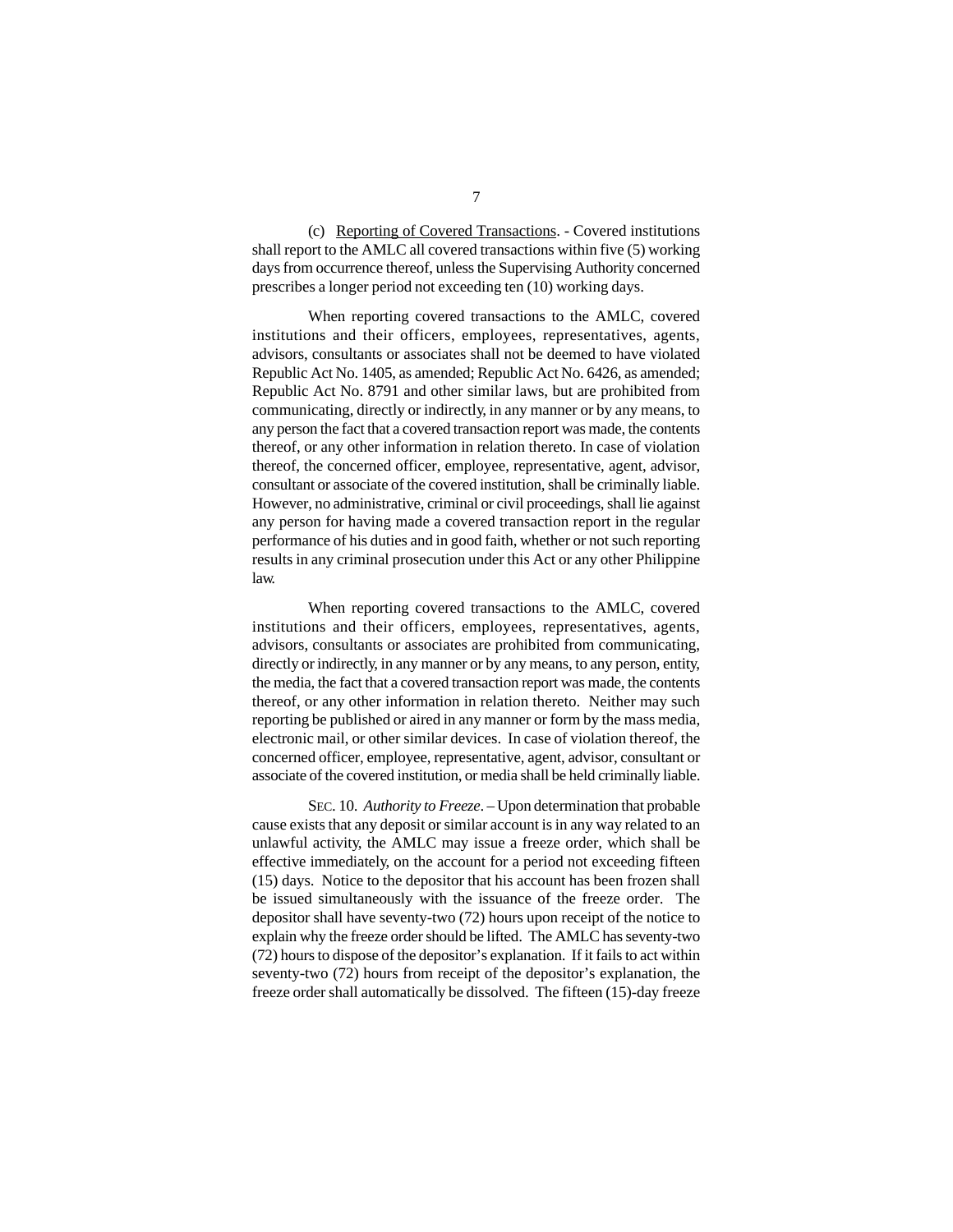order of the AMLC may be extended upon order of the court, provided that the fifteen (15)-day period shall be tolled pending the court's decision to extend the period.

No court shall issue a temporary restraining order or writ of injunction against any freeze order issued by the AMLC except the Court of Appeals or the Supreme Court.

SEC. 11. *Authority to Inquire into Bank Deposits*. – Notwithstanding the provisions of Republic Act No. 1405, as amended; Republic Act No. 6426, as amended; Republic Act No. 8791, and other laws, the AMLC may inquire into or examine any particular deposit or investment with any banking institution or non-bank financial institution upon order of any competent court in cases of violation of this Act when it has been established that there is probable cause that the deposits or investments involved are in any way related to a money laundering offense: *Provided,* That this provision shall not apply to deposits and investments made prior to the effectivity of this Act.

#### SEC. 12 *Forfeiture Provisions. –*

(a) Civil Forfeiture. - When there is a covered transaction report made, and the court has, in a petition filed for the purpose ordered seizure of any monetary instrument or property, in whole or in part, directly or indirectly, related to said report, the Revised Rules of Court on civil forfeiture shall apply.

(b) Claim on Forfeited Assets. - Where the court has issued an order of forfeiture of the monetary instrument or property in a criminal prosecution for any money laundering offense defined under Section 4 of this Act, the offender or any other person claiming an interest therein may apply, by verified petition, for a declaration that the same legitimately belongs to him and for segregation or exclusion of the monetary instrument or property corresponding thereto. The verified petition shall be filed with the court which rendered the judgment of conviction and order of forfeiture, within fifteen (15) days from the date of the order of forfeiture, in default of which the said order shall become final and executory. This provision shall apply in both civil and criminal forfeiture.

(c) Payment in Lieu of Forfeiture. - Where the court has issued an order of forfeiture of the monetary instrument or property subject of a money laundering offense defined under Section 4, and said order cannot be enforced because any particular monetary instrument or property cannot, with due diligence, be located, or it has been substantially altered,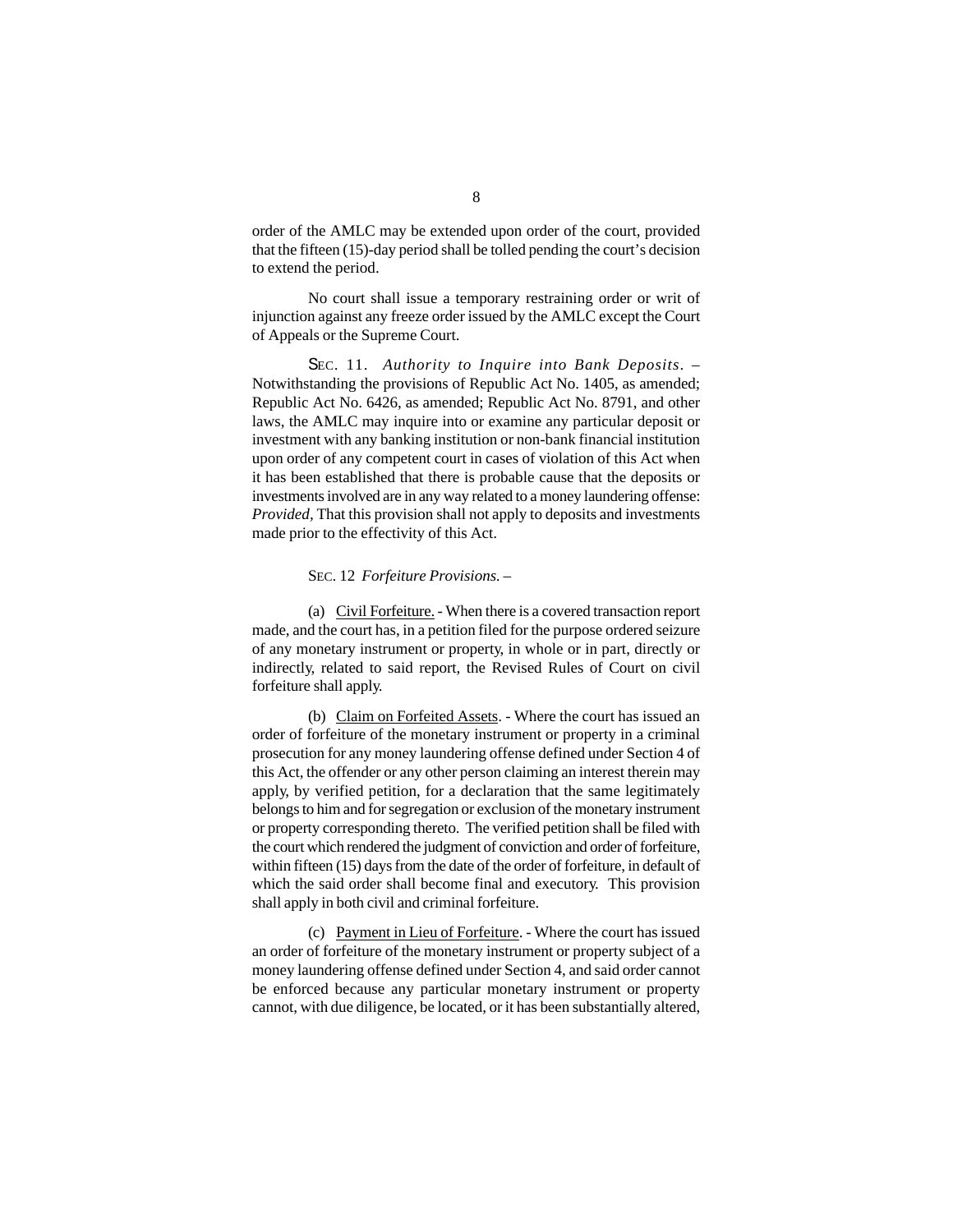destroyed, diminished in value or otherwise rendered worthless by any act or omission, directly or indirectly, attributable to the offender, or it has been concealed, removed, converted or otherwise transferred to prevent the same from being found or to avoid forfeiture thereof, or it is located outside the Philippines or has been placed or brought outside the jurisdiction of the court, or it has been commingled with other monetary instruments or property belonging to either the offender himself or a third person or entity, thereby rendering the same difficult to identify or be segregated for purposes of forfeiture, the court may, instead of enforcing the order of forfeiture of the monetary instrument or property or part thereof or interest therein, accordingly order the convicted offender to pay an amount equal to the value of said monetary instrument or property. This provision shall apply in both civil and criminal forfeiture.

### SEC. 13. *Mutual Assistance among States*. –

(a) Request for Assistance from a Foreign State. - Where a foreign State makes a request for assistance in the investigation or prosecution of a money laundering offense, the AMLC may execute the request or refuse to execute the same and inform the foreign State of any valid reason for not executing the request or for delaying the execution thereof. The principles of mutuality and reciprocity shall, for this purpose, be at all times recognized.

(b) Powers of the AMLC to Act on a Request for Assistance from a Foreign State. - The AMLC may execute a request for assistance from a foreign State by: (1) tracking down, freezing, restraining and seizing assets alleged to be proceeds of any unlawful activity under the procedures laid down in this Act; (2) giving information needed by the foreign State within the procedures laid down in this Act; and (3) applying for an order of forfeiture of any monetary instrument or property in the court: *Provided,* That the court shall not issue such an order unless the application is accompanied by an authenticated copy of the order of a court in the requesting State ordering the forfeiture of said monetary instrument or property of a person who has been convicted of a money laundering offense in the requesting State, and a certification or an affidavit of a competent officer of the requesting State stating that the conviction and the order of forfeiture are final and that no further appeal lies in respect of either.

(c) Obtaining Assistance from Foreign States. - The AMLC may make a request to any foreign State for assistance in (1) tracking down, freezing, restraining and seizing assets alleged to be proceeds of any unlawful activity; (2) obtaining information that it needs relating to any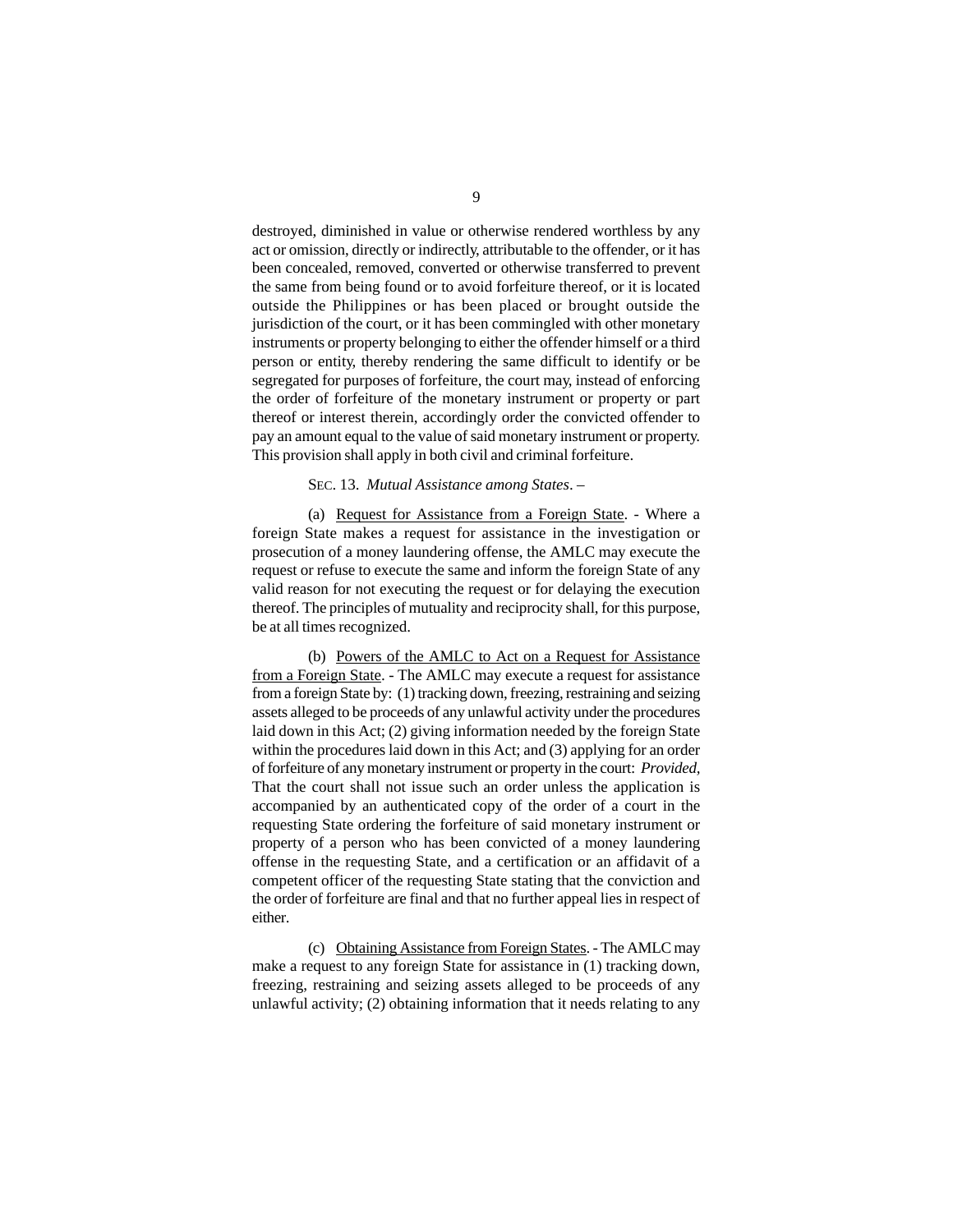covered transaction, money laundering offense or any other matter directly or indirectly related thereto; (3) to the extent allowed by the law of the foreign State, applying with the proper court therein for an order to enter any premises belonging to or in the possession or control of, any or all of the persons named in said request, and/or search any or all such persons named therein and/or remove any document, material or object named in said request: *Provided,* That the documents accompanying the request in support of the application have been duly authenticated in accordance with the applicable law or regulation of the foreign State; and (4) applying for an order of forfeiture of any monetary instrument or property in the proper court in the foreign State: *Provided,* That the request is accompanied by an authenticated copy of the order of the regional trial court ordering the forfeiture of said monetary instrument or property of a convicted offender and an affidavit of the clerk of court stating that the conviction and the order of forfeiture are final and that no further appeal lies in respect of either.

(d) Limitations on Requests for Mutual Assistance. - The AMLC may refuse to comply with any request for assistance where the action sought by the request contravenes any provision of the Constitution or the execution of a request is likely to prejudice the national interest of the Philippines unless there is a treaty between the Philippines and the requesting State relating to the provision of assistance in relation to money laundering offenses.

(e) Requirements for Requests for Mutual Assistance from Foreign States. - A request for mutual assistance from a foreign State must (1) confirm that an investigation or prosecution is being conducted in respect of a money launderer named therein or that he has been convicted of any money laundering offense; (2) state the grounds on which any person is being investigated or prosecuted for money laundering or the details of his conviction; (3) give sufficient particulars as to the identity of said person; (4) give particulars sufficient to identify any covered institution believed to have any information, document, material or object which may be of assistance to the investigation or prosecution; (5) ask from the covered institution concerned any information, document, material or object which may be of assistance to the investigation or prosecution; (6) specify the manner in which and to whom said information, document, material or object obtained pursuant to said request, is to be produced; (7) give all the particulars necessary for the issuance by the court in the requested State of the writs, orders or processes needed by the requesting State; and (8) contain such other information as may assist in the execution of the request.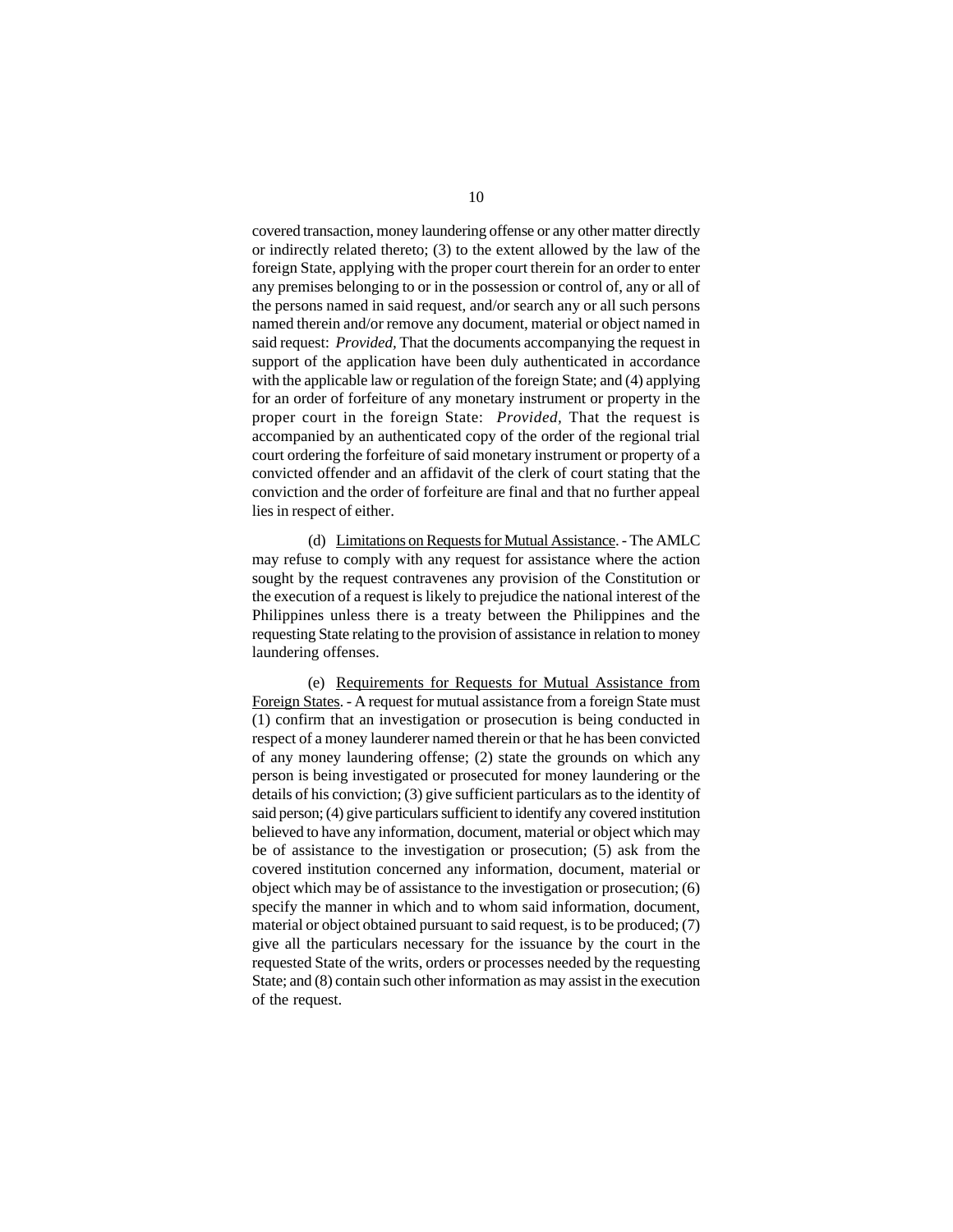(f) Authentication of Documents. - For purposes of this Section, a document is authenticated if the same is signed or certified by a judge, magistrate or equivalent officer in or of, the requesting State, and authenticated by the oath or affirmation of a witness or sealed with an official or public seal of a minister, secretary of State, or officer in or of, the government of the requesting State, or of the person administering the government or a department of the requesting territory, protectorate or colony. The certificate of authentication may also be made by a secretary of the embassy or legation, consul general, consul, vice consul, consular agent or any officer in the foreign service of the Philippines stationed in the foreign State in which the record is kept, and authenticated by the seal of his office.

(g) Extradition. - The Philippines shall negotiate for the inclusion of money laundering offenses as herein defined among extraditable offenses in all future treaties.

SEC. 14. *Penal Provisions*. – (a) Penalties for the Crime of Money Laundering. The penalty of imprisonment ranging from seven (7) to fourteen (14) years and a fine of not less than Three million Philippine pesos (Php 3,000,000.00) but not more than twice the value of the monetary instrument or property involved in the offense, shall be imposed upon a person convicted under Section 4(a) of this Act.

The penalty of imprisonment from four (4) to seven (7) years and a fine of not less than One million five hundred thousand Philippine pesos (Php1,500,000.00) but not more than Three million Philippine pesos (Php3,000,000.00), shall be imposed upon a person convicted under Section 4(b) of this Act.

The penalty of imprisonment from six (6) months to four (4) years or a fine of not less than One hundred thousand Philippine pesos (Php100,000.00) but not more than Five hundred thousand Philippine pesos (Php500,000.00), or both, shall be imposed on a person convicted under Section 4(c) of this Act.

(b) Penalties for Failure to Keep Records. The penalty of imprisonment from six (6) months to one (1) year or a fine of not less than One hundred thousand Philippine pesos (Php100,000.00) but not more than Five hundred thousand Philippine pesos (Php500,000.00), or both, shall be imposed on a person convicted under Section 9(b) of this Act.

(c) Malicious Reporting. Any person who, with malice, or in bad faith, reports or files a completely unwarranted or false information relative to money laundering transaction against any person shall be subject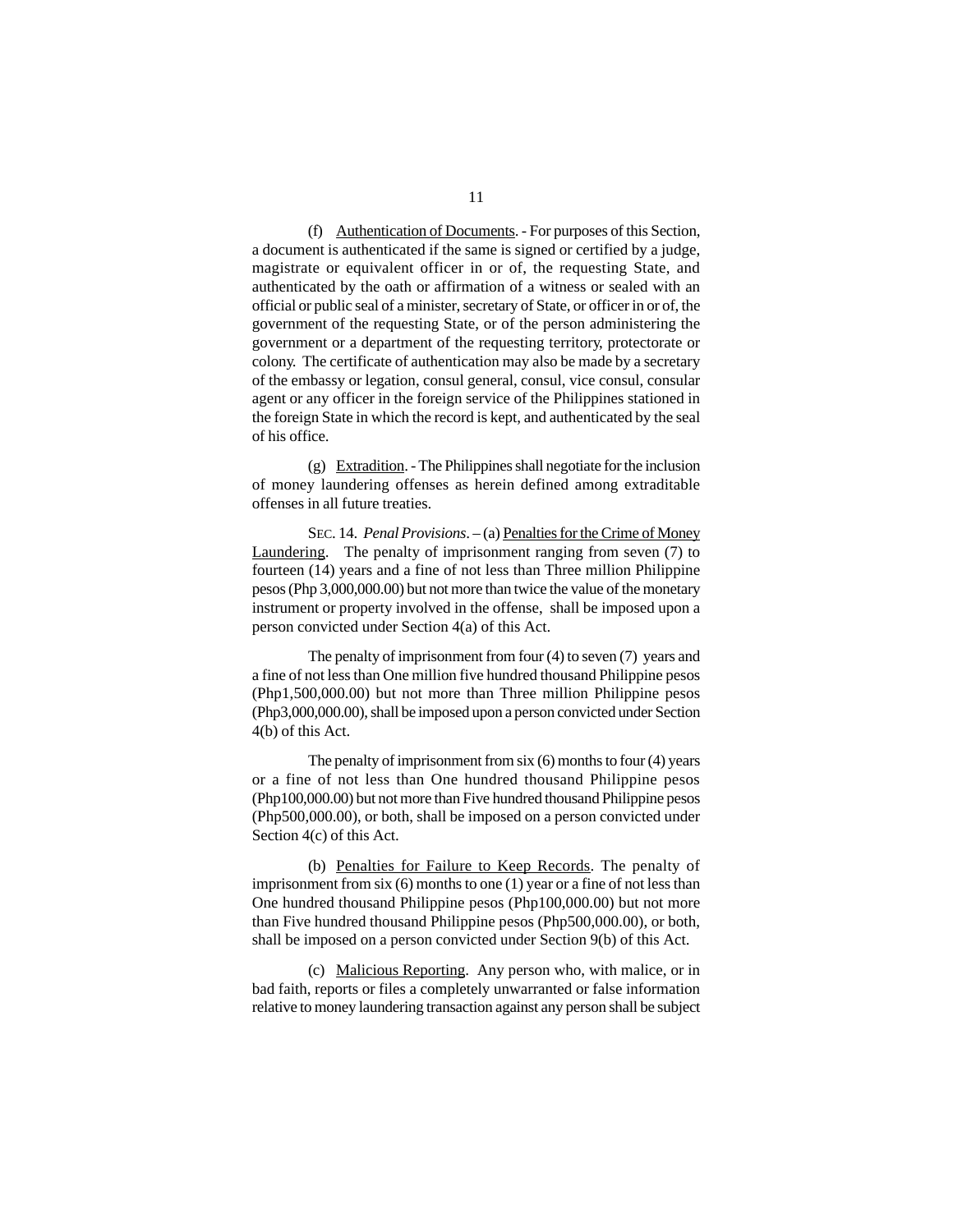to a penalty of six (6) months to four (4) years imprisonment and a fine of not less than One hundred thousand Philippine pesos (Php100, 000.00) but not more than Five hundred thousand Philippine pesos (Php500, 000.00), at the discretion of the court: *Provided,* That the offender is not entitled to avail the benefits of the Probation Law.

If the offender is a corporation, association, partnership or any juridical person, the penalty shall be imposed upon the responsible officers, as the case may be, who participated in the commission of the crime or who shall have knowingly permitted or failed to prevent its commission. If the offender is a juridical person, the court may suspend or revoke its license. If the offender is an alien, he shall, in addition to the penalties herein prescribed, be deported without further proceedings after serving the penalties herein prescribed. If the offender is a public official or employee, he shall, in addition to the penalties prescribed herein, suffer perpetual or temporary absolute disqualification from office, as the case may be.

Any public official or employee who is called upon to testify and refuses to do the same or purposely fails to testify shall suffer the same penalties prescribed herein.

(d) Breach of Confidentiality. The punishment of imprisonment ranging from three (3) to eight (8) years and a fine of not less than Five hundred thousand Philippine pesos (Php500,000.00) but not more than One million Philippine pesos (Php1,000,000.00), shall be imposed on a person convicted for a violation under Section 9(c).

SEC. 15. *System of Incentives and Rewards*. – A system of special incentives and rewards is hereby established to be given to the appropriate government agency and its personnel that led and initiated an investigation, prosecution and conviction of persons involved in the offense penalized in Section 4 of this Act.

SEC. 16. *Prohibitions Against Political Harassment*. – This Act shall not be used for political persecution or harassment or as an instrument to hamper competition in trade and commerce.

No case for money laundering may be filed against and no assets shall be frozen, attached or forfeited to the prejudice of a candidate for an electoral office during an election period.

SEC. 17. *Restitution*. – Restitution for any aggrieved party shall be governed by the provisions of the New Civil Code.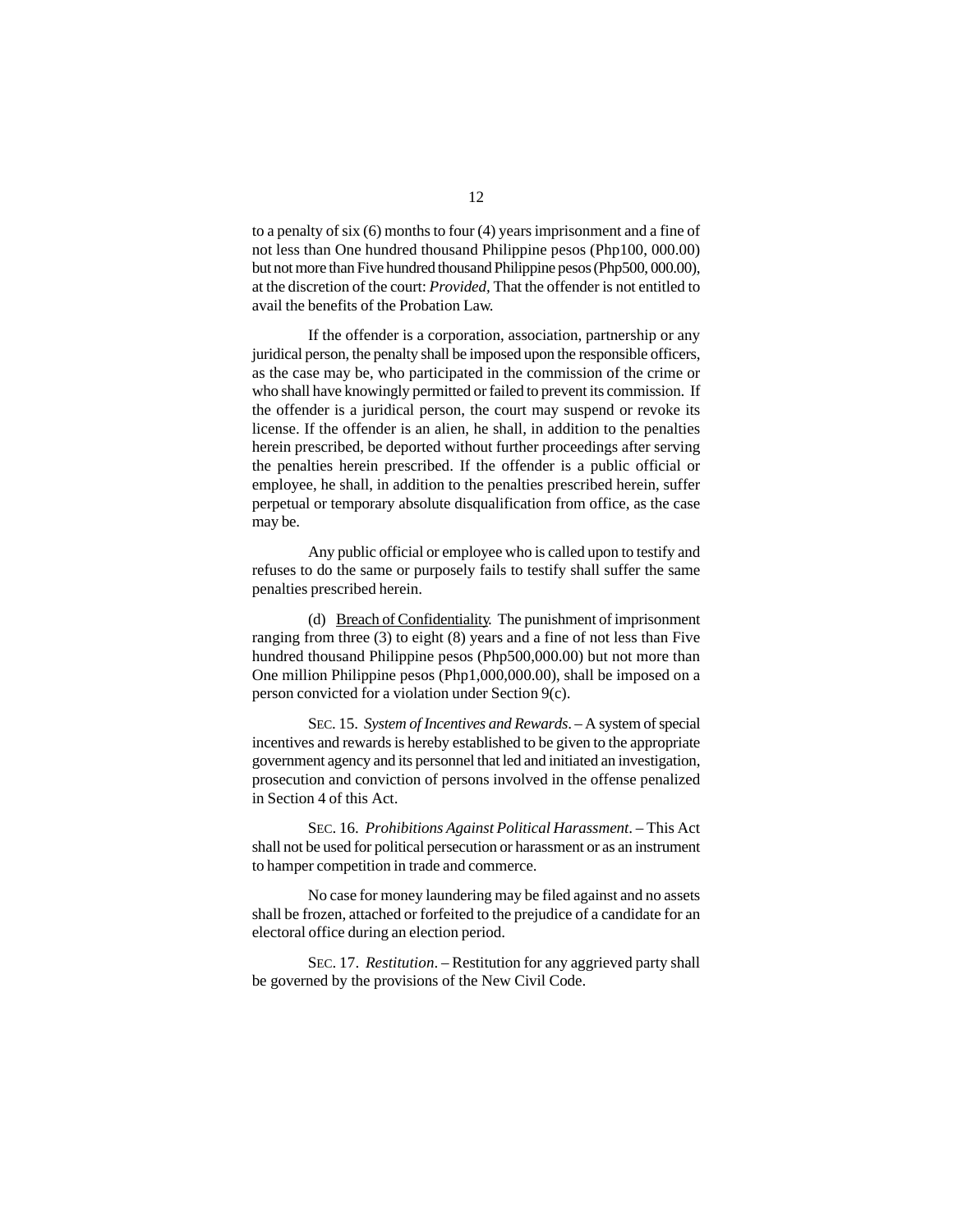SEC. 18. *Implementing Rules and Regulations*. – Within thirty (30) days from the effectivity of this Act, the Bangko Sentral ng Pilipinas, the Insurance Commission and the Securities and Exchange Commission shall promulgate the rules and regulations to implement effectively the provisions of this Act. Said rules and regulations shall be submitted to the Congressional Oversight Committee for approval.

Covered institutions shall formulate their respective money laundering prevention programs in accordance with this Act including, but not limited to, information dissemination on money laundering activities and its prevention, detection and reporting, and the training of responsible officers and personnel of covered institutions.

SEC. 19. *Congressional Oversight Committee*. – There is hereby created a Congressional Oversight Committee composed of seven (7) members from the Senate and seven (7) members from the House of Representatives. The members from the Senate shall be appointed by the Senate President based on the proportional representation of the parties or coalitions therein with at least two (2) Senators representing the minority. The members from the House of Representatives shall be appointed by the Speaker also based on proportional representation of the parties or coalitions therein with at least two (2) members representing the minority.

The Oversight Committee shall have the power to promulgate its own rules, to oversee the implementation of this Act, and to review or revise the implementing rules issued by the Anti-Money Laundering Council within thirty (30) days from the promulgation of the said rules.

SEC. 20. *Appropriations Clause*. – The AMLC shall be provided with an initial appropriation of Twenty-five million Philippine pesos (Php25,000,000.00) to be drawn from the national government. Appropriations for the succeeding years shall be included in the General Appropriations Act.

SEC. 21. *Separability Clause*. – If any provision or section of this Act or the application thereof to any person or circumstance is held to be invalid, the other provisions or sections of this Act, and the application of such provision or section to other persons or circumstances, shall not be affected thereby.

SEC. 22. *Repealing Clause*. – All laws, decrees, executive orders, rules and regulations or parts thereof, including the relevant provisions of Republic Act No. 1405, as amended; Republic Act No. 6426, as amended; Republic Act No. 8791, as amended and other similar laws, as are